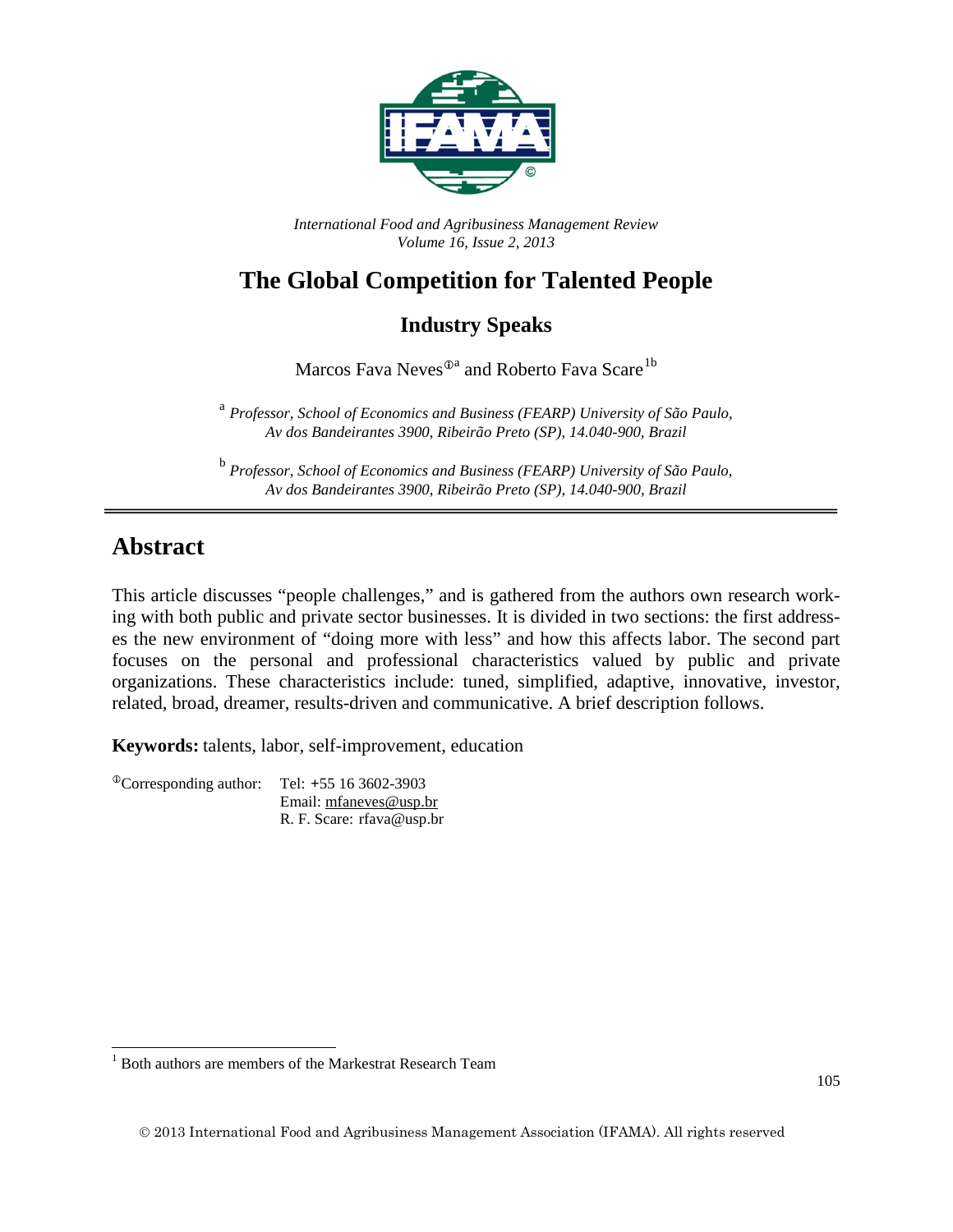#### **Introduction**

The business of agriculture is entering a new era which requires a different type of human resource management and skill development. To meet the challenge, how do we attract people who possess the talents needed to fill the food and agribusiness jobs of the future?

Several factors are driving growth in the food and agro sector. It's forecasted that the world population will reach 9 billion people by 2050. As urbanization in Asia and Africa rise, economic development and income distribution in highly populated countries is creating new tensions on finite resources. This coupled with new public policies for food distribution and competing interests for land usage for other non- food items such as: fuel, plastics and electricity are providing a setting for a perfect storm.

If 1.27 billion tons of grains and 258 million tons of meat were produced in 2006, its projected we will need almost 1.6 billion tons of grains and 460 million tons of meat to feed the world population by 2050 (Mano and Ikeda 2013).

As consumption rises, more pressure will strain local and regional governments as they seek to manage land (soil) use, water usage, energy (sun and power), and agricultural inputs. These decisions made by local institutions and governments, require manpower, new technologies, education, credit, storage capacity, transport, connectivity, logistics, and finally, management capabilities.

Societies that are better able to manage their resources now will be better able to capture this food and agro related market growth and promote its development in the future.

In the last five years, we've seen a dramatic change in two of these resources: people and management. In Brazil, we've moved from a period of unemployment with plentiful labor for the food and agribusiness production to an era where there is a shortage of available workers. Additionally, they are both expensive and low-skilled. This is threatening the ability of food and agribusiness to thrive and is one of the biggest challenges in Brazil—a country that has greatly benefited from of this demand-growth period due to the richness of resources.

Massive education is necessary in order to create the talent necessary for the future. This is something that takes time and is not easily solved. Countries which have made a strategic investment in education are now reaping the rewards. For example, in Russia and Chile, 24% of the population between ages 25 to 34 years have attended universities, while in Brazil and South Africa its remains closer to7% (Mano and Ikeda 2013).

China has 194,000 people currently studying in US universities, while India has 107,000 and Brazil has only 9,000. Forty percent of the researchers working in the US are foreigners. In Brazil, only 7% are foreigners. Brazil has 9% of its researchers living abroad while India has 40%. It's estimated that today, Brazil lacks 150,000 engineers for its companies (Mano and Ikeda 2013).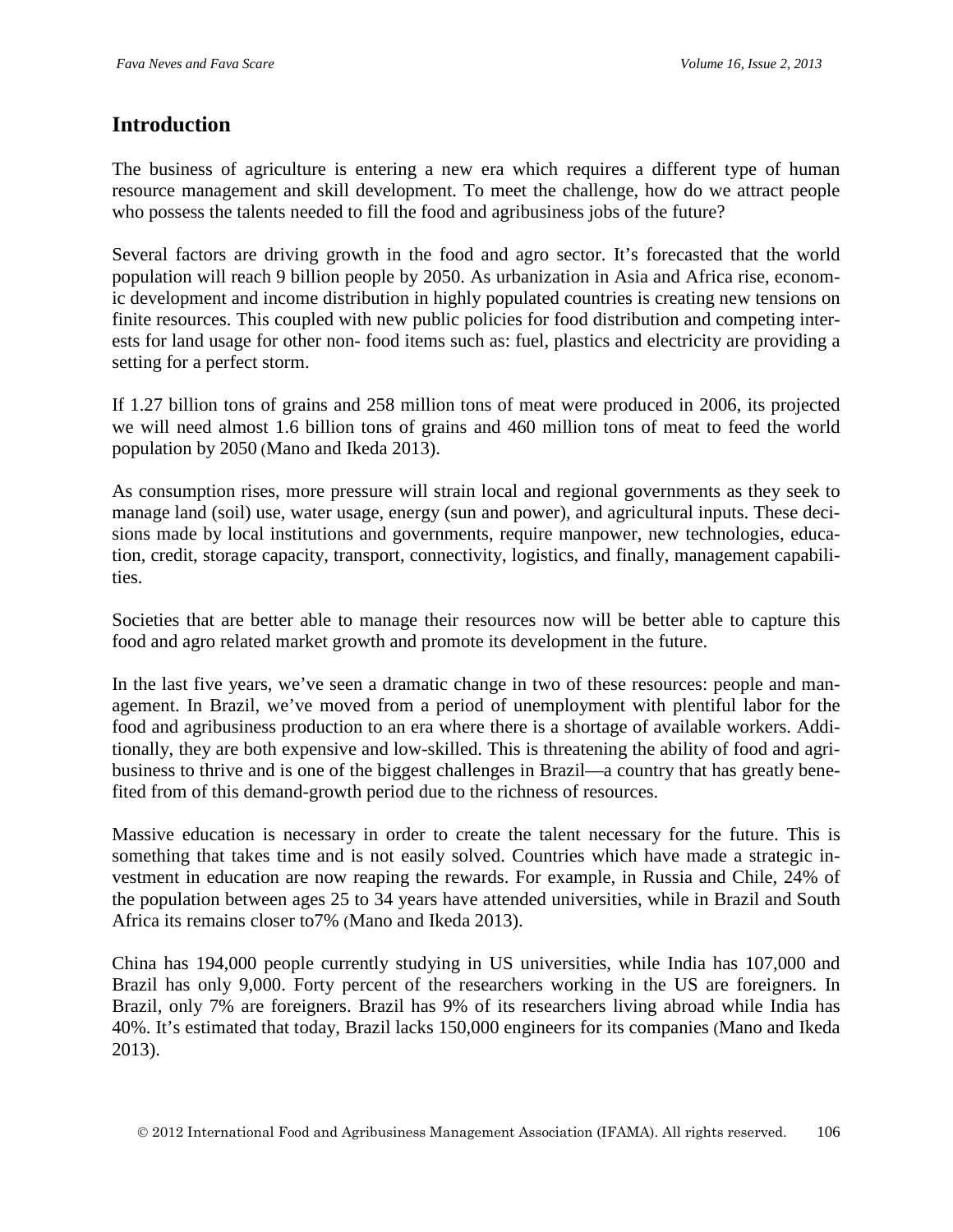In the past, 12% of the jobs in developed countries required a university degree, today its 25%. In emerging economies, this figure grew from 4 to 10% in the same period. McKinsey & Company estimates that we will have a deficit of 40 million professionals with a university degree in the world by 2020 (Baily and Manyka 2013).

We are moving to an era of talent scarcity—urgency even more pronounced in the food and agribusiness sector because highly skilled young people often find other industries more exciting. The task of finding, localizing and attracting qualified people is becoming increasingly important to each country's operating policy. Some countries are actively pursuing this strategy, while others, like Brazil, have bureaucratic processes that make it extremely difficult to simply secure a work visa.

The second part of this article reflects discussions we've had with employers, farmers, and government agencies in several countries. It also reflects our own feelings as employers. Based on these discussions, we offer a list of special characteristics needed by governmental officials and food and agribusiness corporations to become and remain competitive:



# **The Talent Challenge**

**TUNED TALENTS:** stay tuned to the macro-environment (politics, economics, socio-cultural and technology), by reading, watching, listening and paying attention. Develop a global view, with cultural sensitivity.

**SIMPLIFIED TALENTS:** learn how to simplify processes, be practical, search for basic and faster solutions to problems.